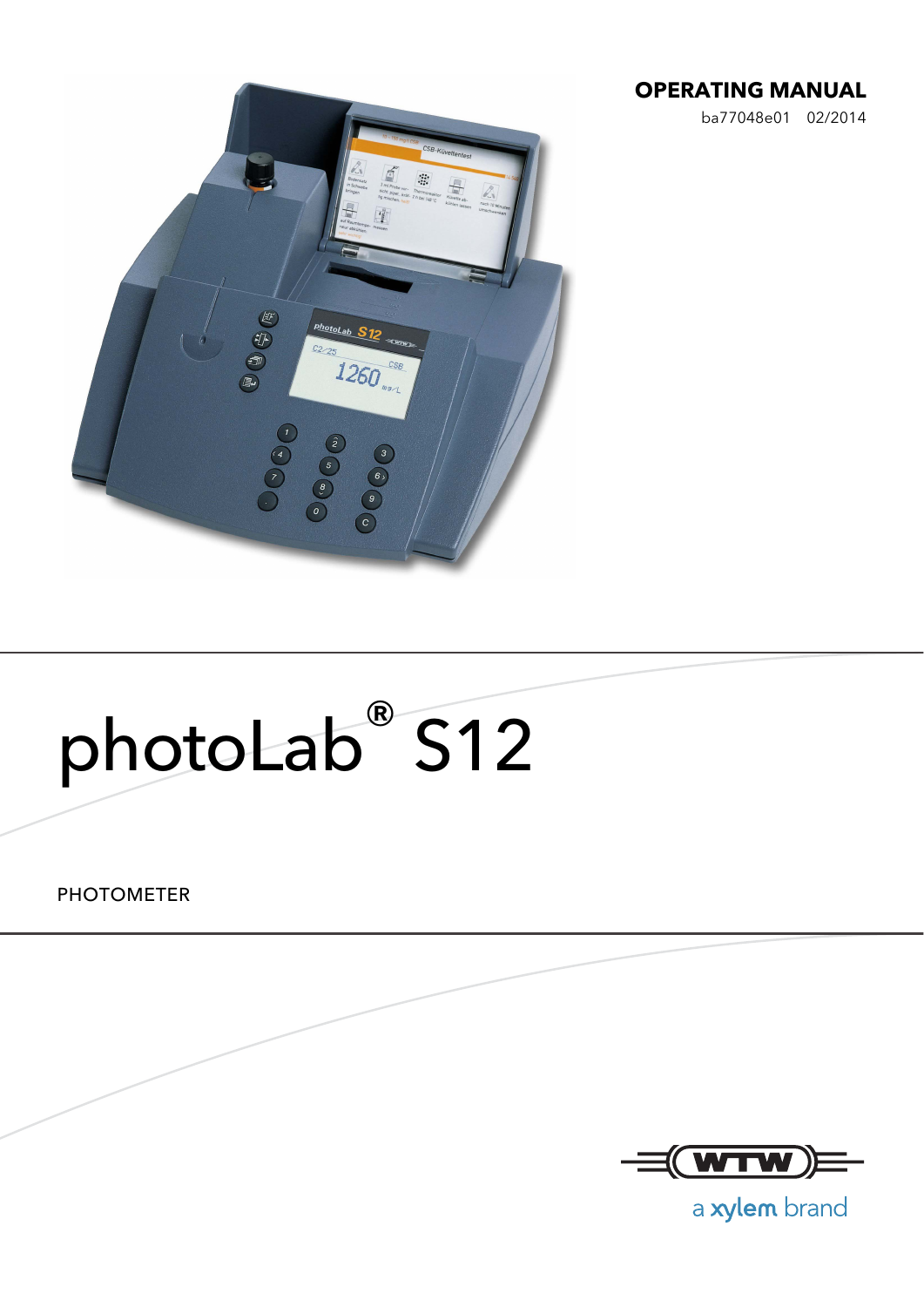#### **Scope of delivery** • Photometer

- 
- Power pack
- Product documentation

**Copyright** © 2016 Xylem Analytics Germany GmbH Printed in Germany.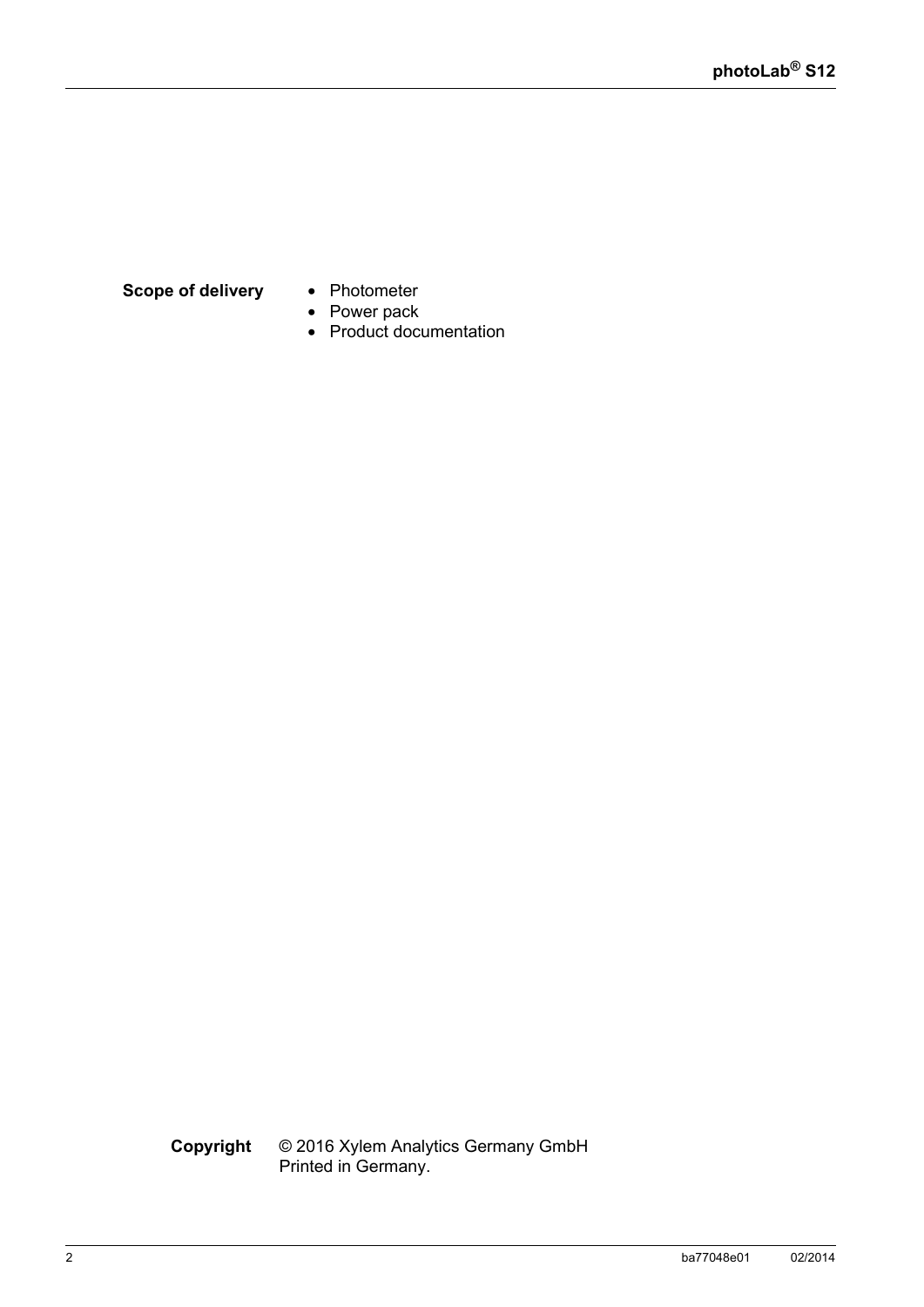## **Contents**

| <b>Overview</b> 4                                                                      |
|----------------------------------------------------------------------------------------|
| Description of the operating elements 4                                                |
| Identifying the connectors  4                                                          |
| Selecting and calling up the menu items  5                                             |
|                                                                                        |
|                                                                                        |
|                                                                                        |
|                                                                                        |
| Dangers of disregarding the safety instructions 6<br>Qualification of the personnel  6 |
|                                                                                        |
| <b>Commissioning</b> 8                                                                 |
| Preparing the photometer  8                                                            |
| Switching on the photometer  8                                                         |
| Measuring the concentration  9                                                         |
|                                                                                        |
| Measuring using reagent tests  10                                                      |
| Zero adjustment  11                                                                    |
| Meter Setup  13                                                                        |
|                                                                                        |
| Setting the date/time  14                                                              |
| Maintenance, cleaning, disposal  15                                                    |
| Maintenance - Changing the lamp 15                                                     |
| Cleaning - Actions to take if a cell is broken  15                                     |
|                                                                                        |
|                                                                                        |
|                                                                                        |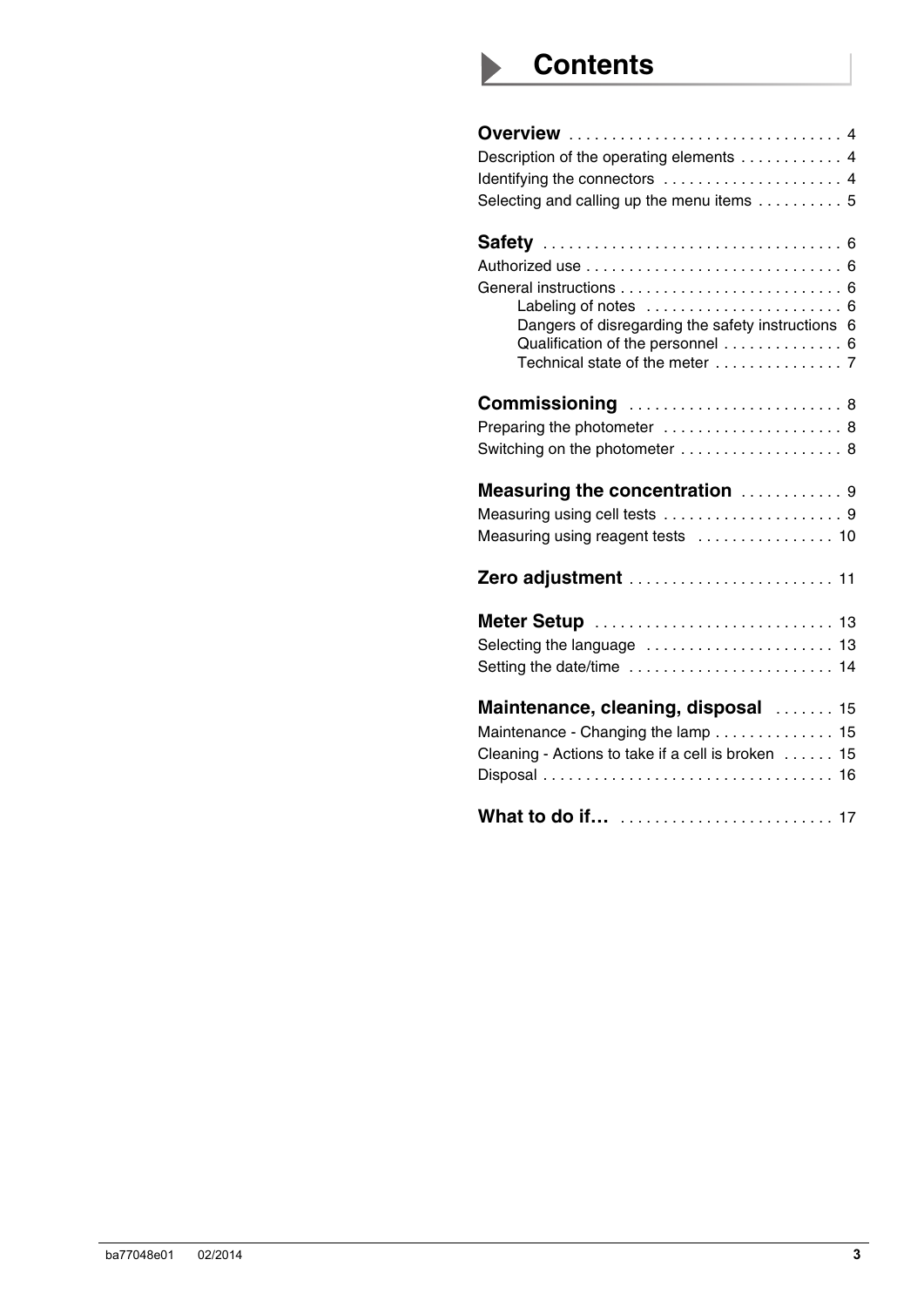#### <span id="page-3-1"></span>1 **Description of the operating elements**

<span id="page-3-0"></span>

- **1** Display
- 2 Menu call/Enter key
- 3 Scroll key
- (4) Absorbance measurement key
- **6** Concentration measurement key
- **6** Notch for cell alignment
- $\oslash$  Round cell shaft
- (8) Storage space for analysis regulations (short form)
- $\circledR$  Cover with integrated on/ off switch
- **(0) Rectangular cell shaft**
- **113** Keypad: numeric keypad, cursor function, erase, comma

### <span id="page-3-2"></span>**Identifying the connectors**

- 1 Power pack
- 2 Connection for power pack
- 3 RS 232 interface

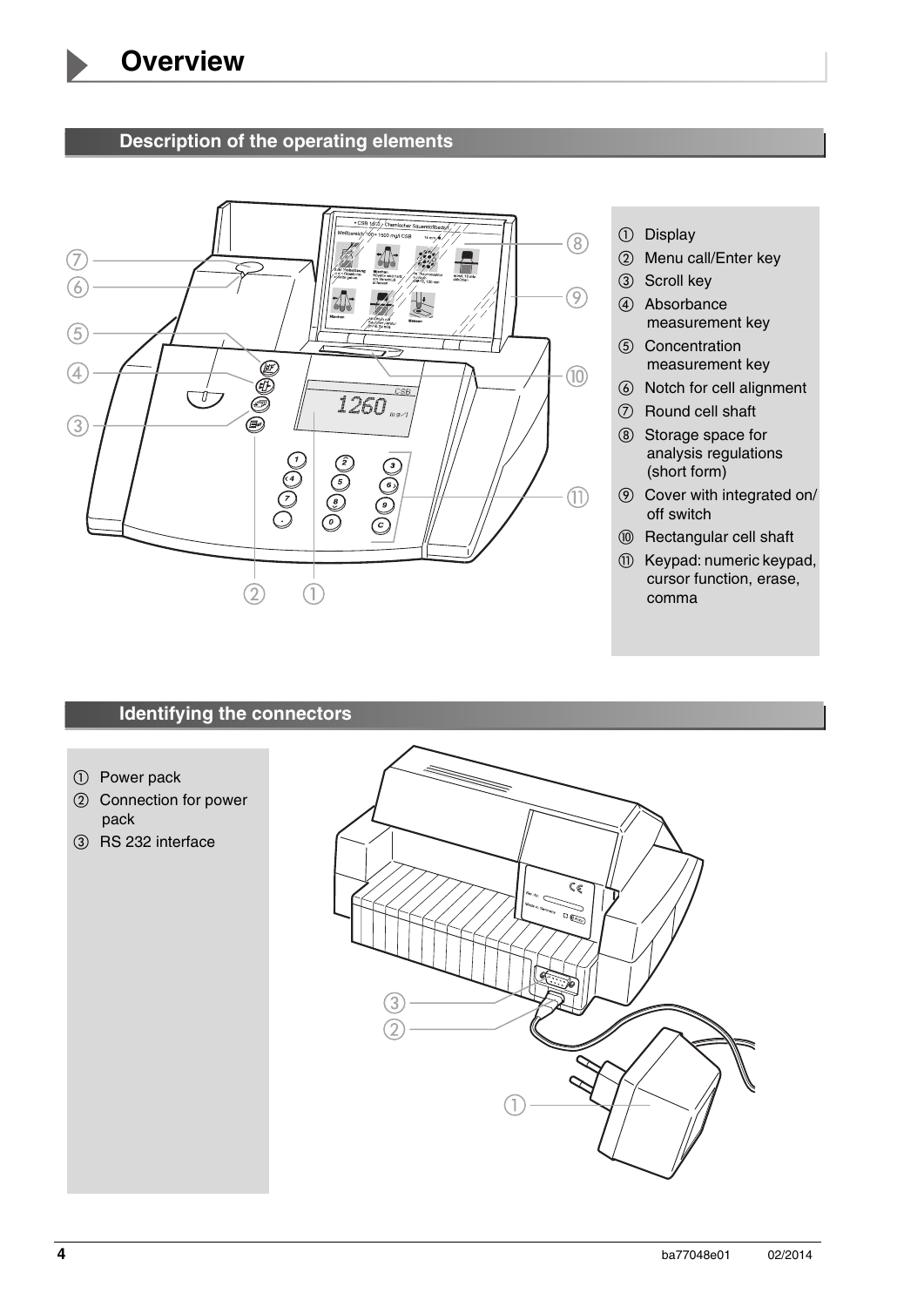

#### <span id="page-4-0"></span>**Selecting and calling up the menu items**

- To switch on the photometer, open the cover.
- Press  $\blacksquare$ .

The following display appears:

Setur **Mocumentation** method parameter Kinetic Meter Setur

#### **Example:**

The *documentation* menu item is preselected in the *setup* menu ( $\blacktriangleright$ ).

The *meter setup* menu item is preselected  $(\triangleright)$ .

– Call up the *meter setup* submenu by pressing  $\blacksquare$ .

Select a menu item, e. g. *meter setup*:



The following display appears:

Setur documentation method rarameter Kinetic Meter Setur

meter setur return

**MAGA Functions** 

adjust zero

Correction Funct.

user def. methods

The required menu item is



 $-$  Call up  $\Box$ .

#### **Selection lists:**

- Changes to the settings are accepted after confirmation by pressing  $\blacksquare$
- Current settings are marked by " $\ddot{\mathbf{\cdot}}$ ".
- Change to other configuration levels by
	- Selecting the menu item, *return*
	- $\bullet$  Pressing  $\bullet$

– Scrolling with  $\bigoplus$  or  $\bigotimes$  8.

#### **Character input:**

- via the numeric keypad or by using  $\blacksquare$ , the character to be input is shown in reverse video.
- Confirm each input with  $\Box$ .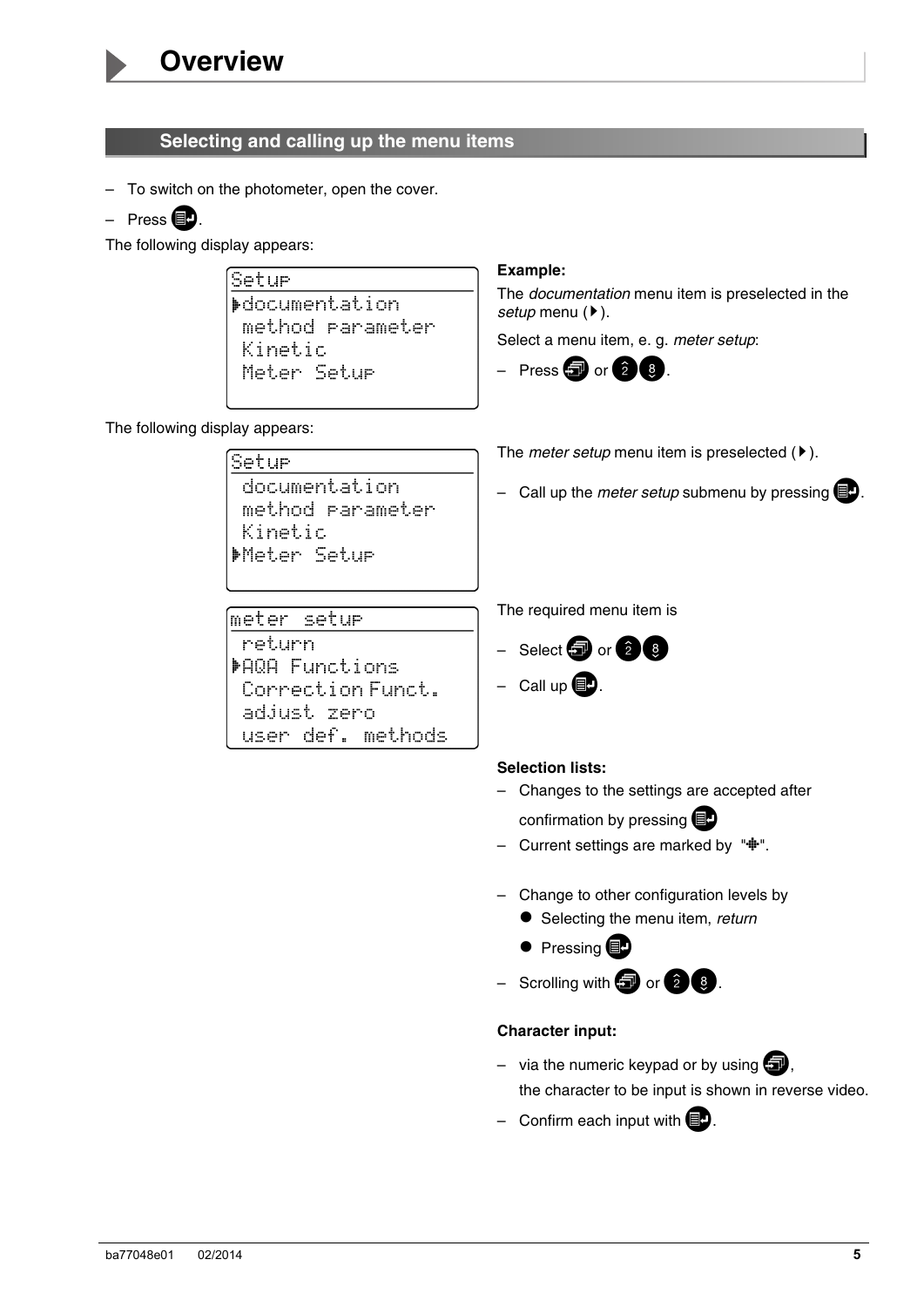<span id="page-5-0"></span>2 This operating manual contains basic instructions to be followed in the commissioning, operation and maintenance of the meter. Consequently, all responsible personnel must read this operating

manual before working with the meter. The operating manual must always be available in the vicinity of the meter.

#### <span id="page-5-1"></span>**Authorized use**

The photometer is authorized exclusively for analyzing substances in water and aqueous solutions using round cells or rectangular cells (special optical glass).

Observe the technical specifications of the cells according to chapter TECHNICAL DATA, in the FUNCTIONAL DESCRIPTION document [on CD-ROM]. Any other use is considered **unauthorized**.

#### <span id="page-5-2"></span>**General instructions**

The photometer is constructed and tested according to the EN 61010-1 safety regulations for electronic measuring instruments. It left the factory in a safe and secure technical condition.

The smooth functioning and operational safety of the photometer can only be guaranteed under the climatic conditions specified in chapter TECHNICAL DATA, in the FUNCTIONAL DESCRIPTION document [on CD-ROM] of this operating manual.

Opening the photometer or adjustment, maintenance and repair work must only be performed by personnel authorized by the manufacturer.

The only exceptions to this are the activities described in [chapter MAINTENANCE, CLEANING, DISPOSAL.](#page-14-3) Noncompliance results in the loss of warranty claims. Follow the points listed below when operating the photometer:

- Follow local safety and accident prevention regulations.
- $\bullet$  Observe the enclosed instructions concerning reagents and accessories.
- Observe the regulations when dealing with dangerous substances.
- Follow the operating instructions at the workplace.
- Use only original spare parts.

#### <span id="page-5-3"></span>**Labeling of notes**

**indicates notes that you must read – for your own safety, the safety of others and to protect your meter from being damaged.**

indicates notes that draw your attention to special features.

#### <span id="page-5-4"></span>**Dangers of disregarding the safety instructions**

Disregarding the safety instructions can adversely affect the safety of both the user and the environment as well as the equipment.

Non-compliance with the safety instructions will result in the loss of any warranty claims.

#### <span id="page-5-5"></span>**Qualification of the personnel**

The personnel responsible for the commissioning, operation and maintenance must have the necessary qualifications for this work. If the personnel do not have the required skills they have to be instructed.

Furthermore, it must be ensured that the personnel read and completely understand the present operating manual.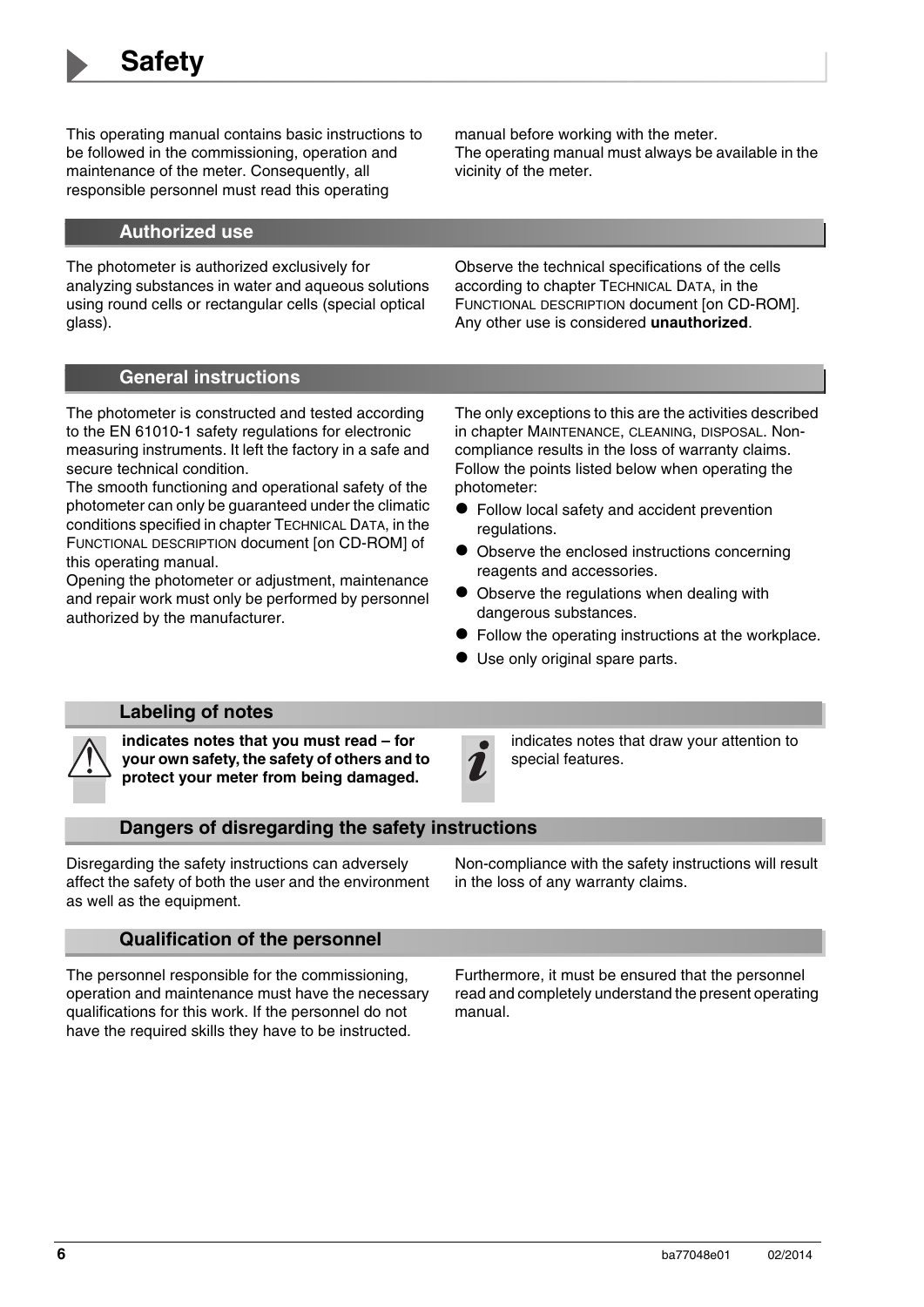#### <span id="page-6-0"></span>**Technical state of the meter**

It is the responsibility of the operator to continuously observe the overall technical condition (externally recognizable deficits and damage as well as alterations to the operational behavior) of the meter. If safe operation is no longer possible, the equipment must be taken out of service and secured against inadvertent operation.

Safe operation is no longer possible if

- $\bullet$  the equipment has been damaged in transport
- $\bullet$  the equipment has been stored under adverse conditions for a lengthy period of time
- $\bullet$  the equipment is visibly damaged

 $\bullet$  the equipment no longer operates as prescribed. If you are in any doubt, please contact the supplier of the photometer.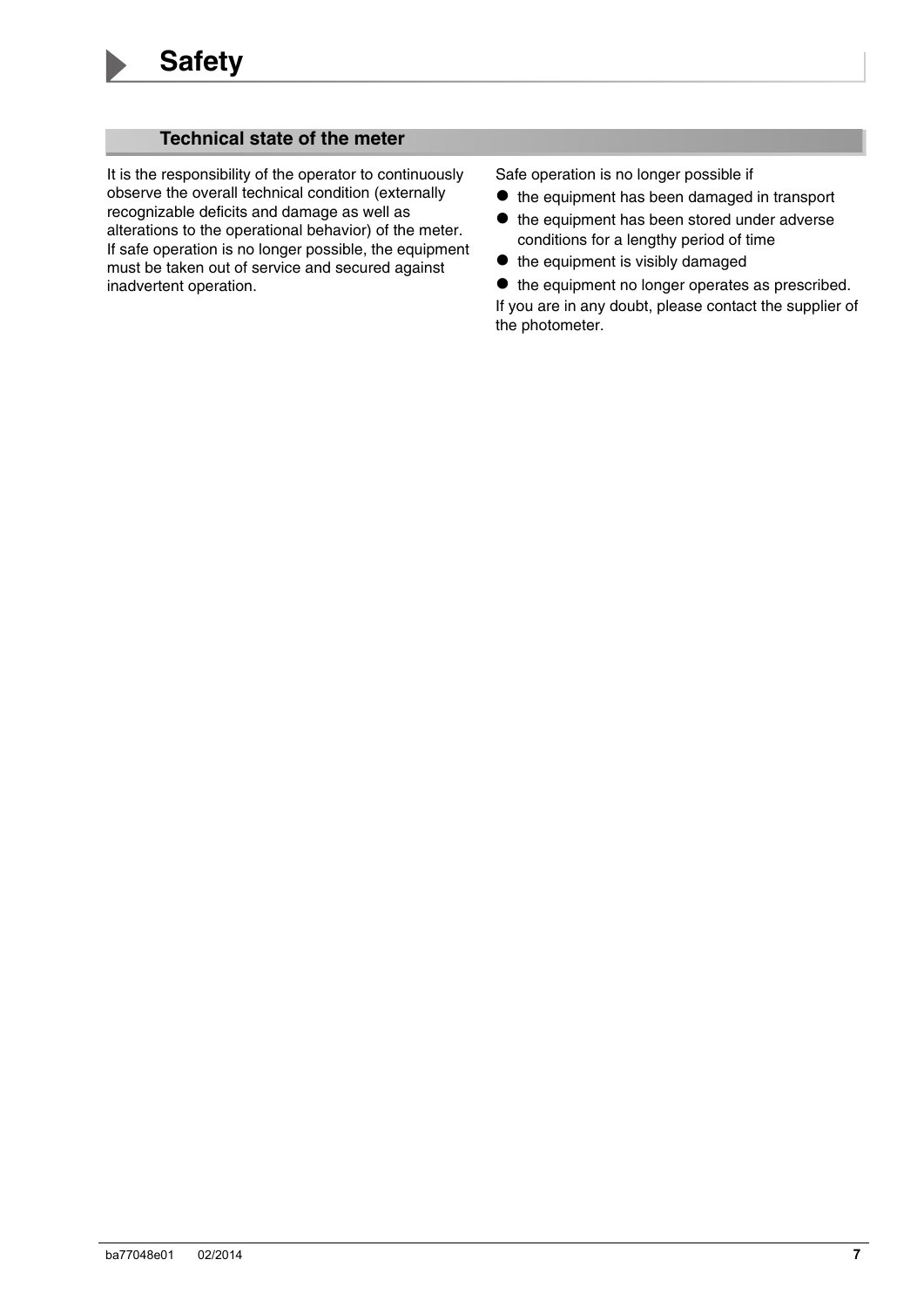<span id="page-7-3"></span><span id="page-7-0"></span>The photometer operates at an environmental<br>temperature of +5 °C to +40 °C. During transport from cold to warm surroundings, condensation can form resulting in the malfunction of the meter.

Before putting the photometer into service, wait until it has adapted to the new environmental conditions (see also chapter TECHNICAL DATA, in the FUNCTIONAL DESCRIPTION document [on CD-ROM]).

#### <span id="page-7-1"></span>**Preparing the photometer**

– Place the photometer on a hard, flat surface and protect it against intensive light and heat.

#### **Line operation**

- Plug the original power pack into the socket on the photometer
- Plug the power pack into the line socket
- Switch on the photometer (open the cover).

#### **Battery operation**

- Charge the battery for approx. 5 hours before the initial commissioning. To do this:
	- Plug the original power pack into the socket on the photometer
	- Plug the power pack into the line socket and then the battery will be charged.

During battery operation or when the meter is at a standstill for longer periods of time, the battery runs down. This can result in your photometer no longer being ready for operation.

When the following symbol is displayed, charge the

#### <span id="page-7-2"></span>**Switching on the photometer**

– To switch on the photometer, open the cover. The photometer performs a check (*Self-Check*) of the entire system and then switches automatically to the *concentration* measuring mode.

|                       | Self-Check                                          | Self-ch         |
|-----------------------|-----------------------------------------------------|-----------------|
|                       |                                                     |                 |
| After approx.<br>5 s: | Concentration                                       | Autom<br>concer |
|                       | insert cell<br>on<br>rt.<br>۱Ť.<br>sta<br>measureme |                 |

neck of the photometer

atic change to the measuring mode, *concentration*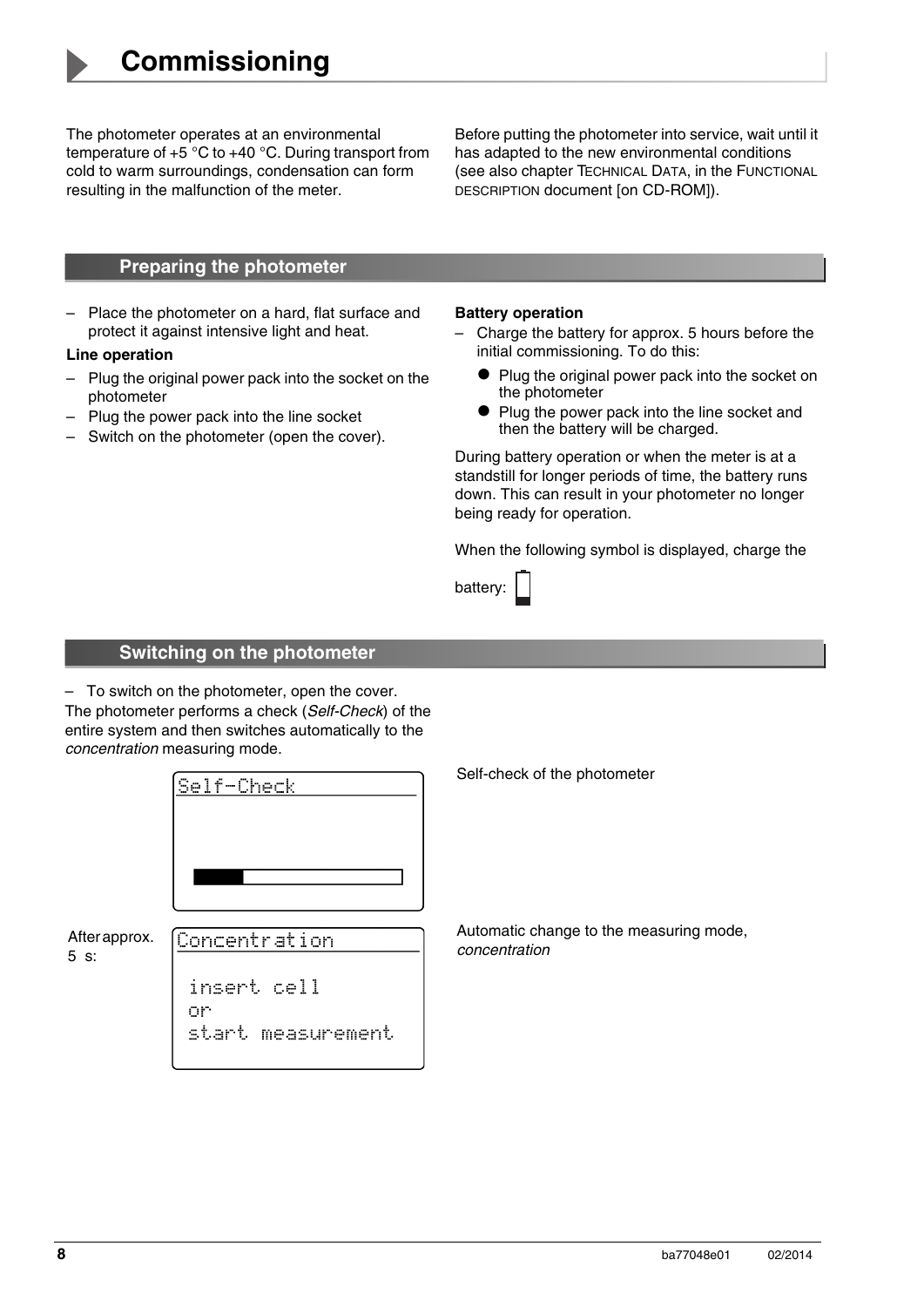<span id="page-8-0"></span>– Call up the *concentration* measuring mode by actuating  $\mathbf{E}$ .

Concentration insert cell on start measurement Measuring mode, *concentration*

#### <span id="page-8-1"></span>**Measuring using cell tests**

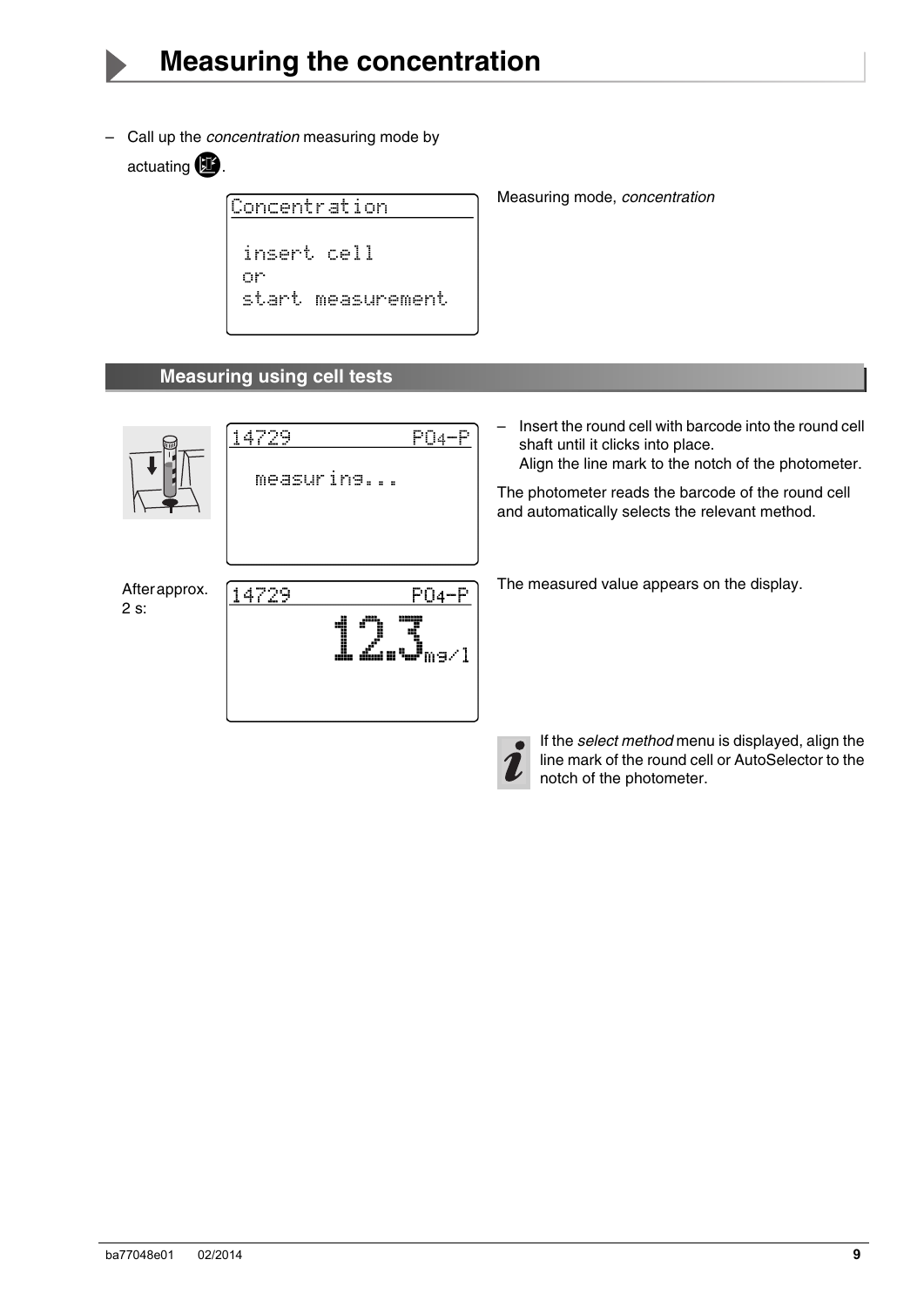#### <span id="page-9-0"></span>**Measuring using reagent tests**

14773



| 14773<br>NU3TN<br>insert cell<br>or<br>start measurement | Align the line mark to the notch of the photometer.<br>The photometer reads the barcode and automatically<br>selects the relevant method.                                                                                                                                                 |
|----------------------------------------------------------|-------------------------------------------------------------------------------------------------------------------------------------------------------------------------------------------------------------------------------------------------------------------------------------------|
| 14773<br>NO <sub>3</sub> -N<br>measuring                 | Insert the rectangular cell (vertically, to the right of<br>the slot). The measurement starts automatically.<br>Observe the position mark at the cell shaft.                                                                                                                              |
|                                                          | If the select method menu is displayed, insert the<br>corresponding AutoSelector into the round cell<br>shaft.<br>If the "cell type" query appears,<br>select the relevant rectangular cell (10 mm, 20<br>mm, 50 mm) with $\blacksquare$ or $\Omega$ $\Omega$ ,<br>confirm with <b>BD</b> |
|                                                          |                                                                                                                                                                                                                                                                                           |

 $NO<sub>3</sub>-N$ 

After approx. 2 s:



The measured value appears on the display.

– Insert the AutoSelector into the round cell shaft.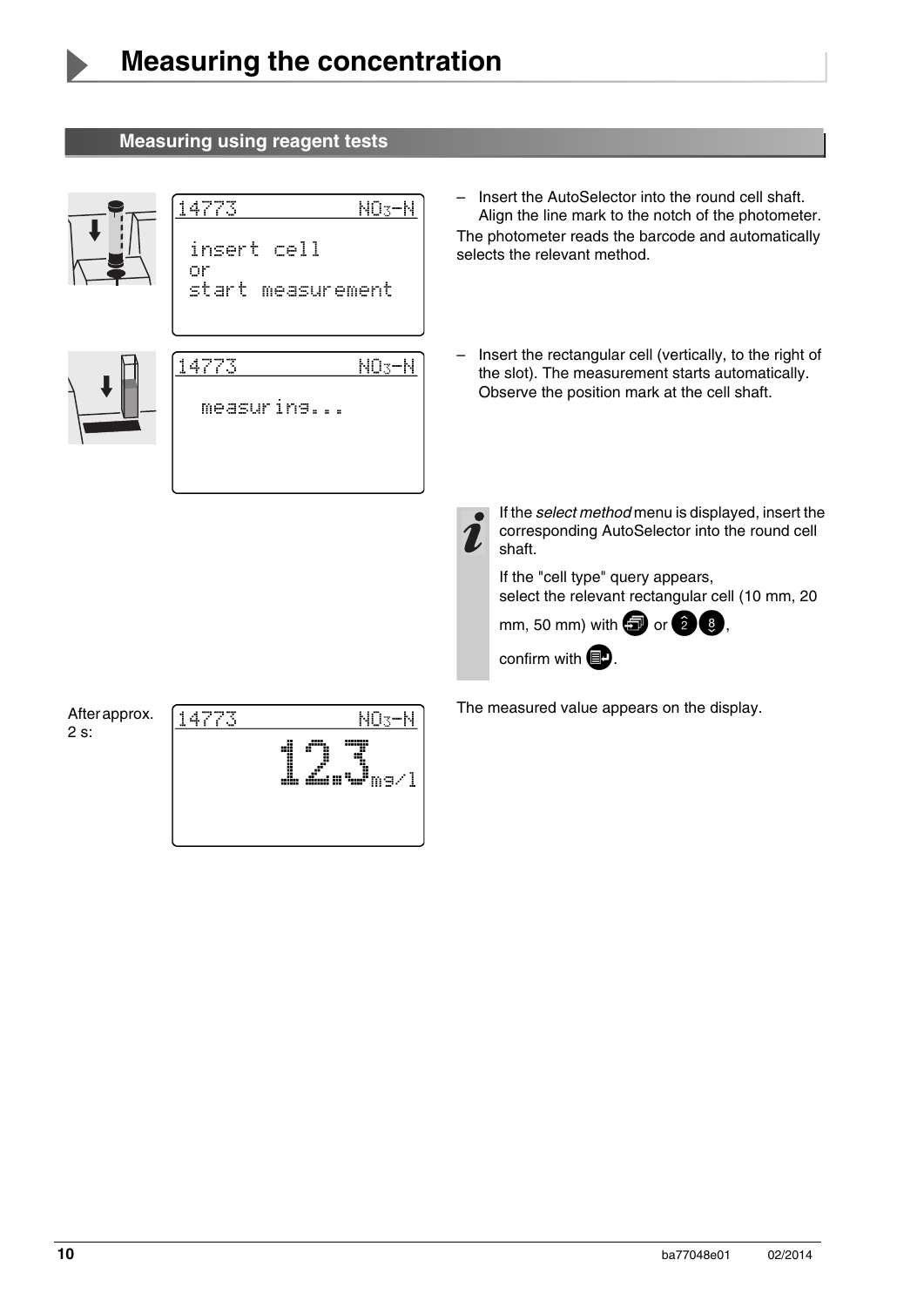<span id="page-10-1"></span><span id="page-10-0"></span>Zero adjustment is necessary  $\bullet$  after changing the lamp

- 
- after the error message, *PhotoCheck* (AQA1) occurs
- $\bullet$  on initial commissioning
- $\bullet$  if the photometer was mechanically stressed, e.g. percussion, transport
- $\bullet$  if the ambient temperature changed by more than 5 °C since the last zero adjustment
- at least every six months.

When performing the zero adjustment with a **round cell** observe the following points:

- Only use a clean, scratch-free round cell with distilled water. A prepared zero cell is provided with your photometer. In addition, a prepared zero cell is contained in the scope of delivery of the *PhotoCheck* (article 14693).
- If the round cell is visibly contaminated, or at least every 24 months, clean and refill it (minimum filling level 20 mm). Then check the cell for scratches.

When performing the zero adjustment with a **rectangular cell** observe the following points:

- With rectangular cells, the adjustment must be made using the same cell type (manufacturer) as for the measurement. This is important because glass of different manufacturers has different absorption behavior. When changing the cell type always repeat the zero adjustment with the new type.
- Clean the rectangular cell before performing the zero adjustment and fill it with distilled water (minimum filling level 20 mm).
- For measurement, always insert rectangular cells in the cell shaft with the same orientation as during the zero adjustment (e.g. cell labeling always on the left side).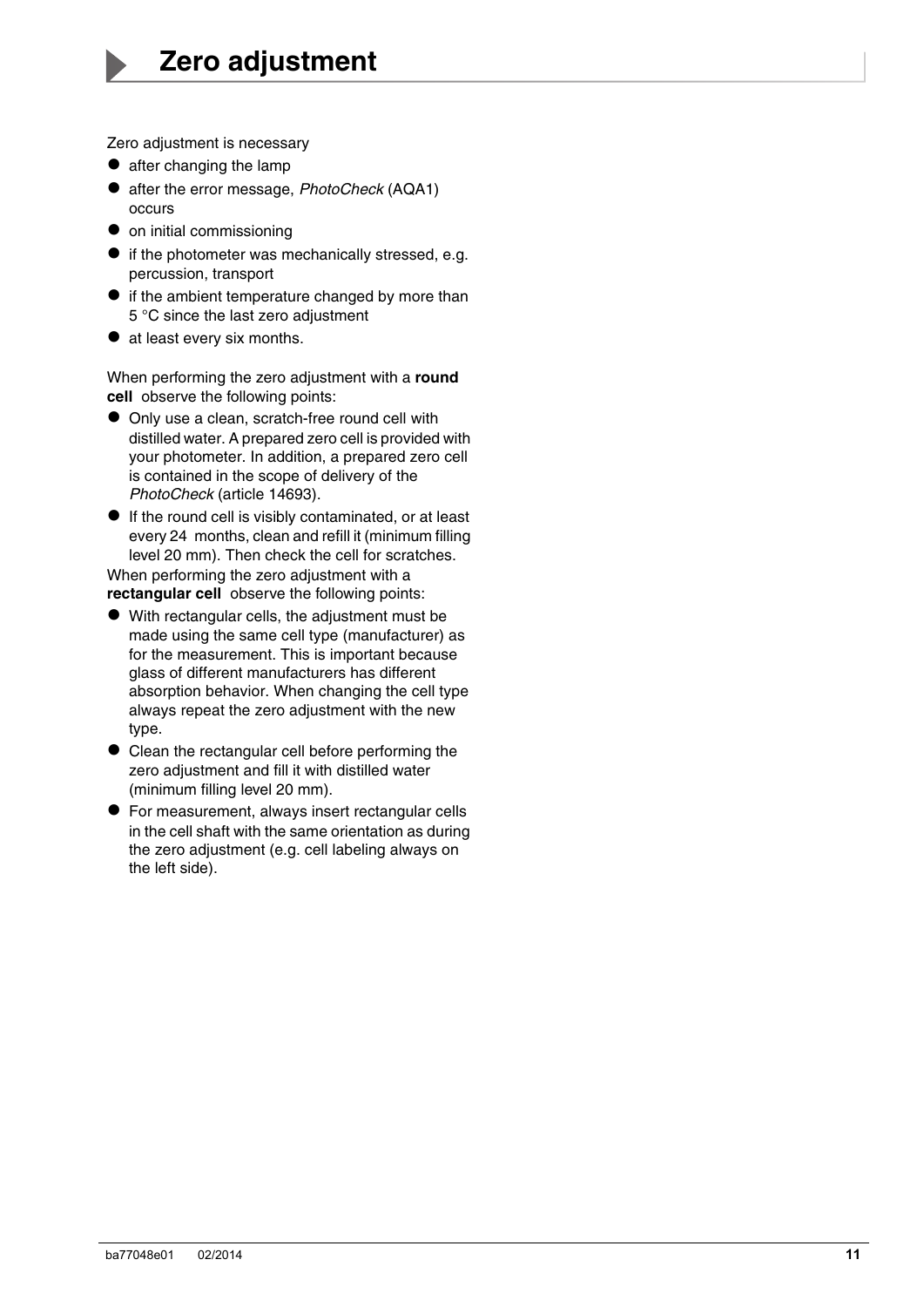

Only perform the zero adjustment against distilled water in an optically perfect cell.

$$
- \text{ Press}
$$

– In the *setup* menu, call up the *meter setup* submenu. The following display appears:

```
Meter Setur
                                               – Call up the zero adjustment submenu with 3 or
              reset
                                                  \hat{2} \hat{3}select lan9ua9e
              set date/time
             ▶adjust zero
              user def. methods
                                               – Insert a cell with distilled water.
             adjust zero
                                               The message, measuring..., appears on the display.
               insert cell
               or
             # start measurement
                                               Successful zero adjustment for the 10 mm rectangular 
After approx. 
             adjust zero
                                               cell.
2 s:10 mm ok
                                                     The zero adjustment must be performed 
                                                     separately for each cell type.
```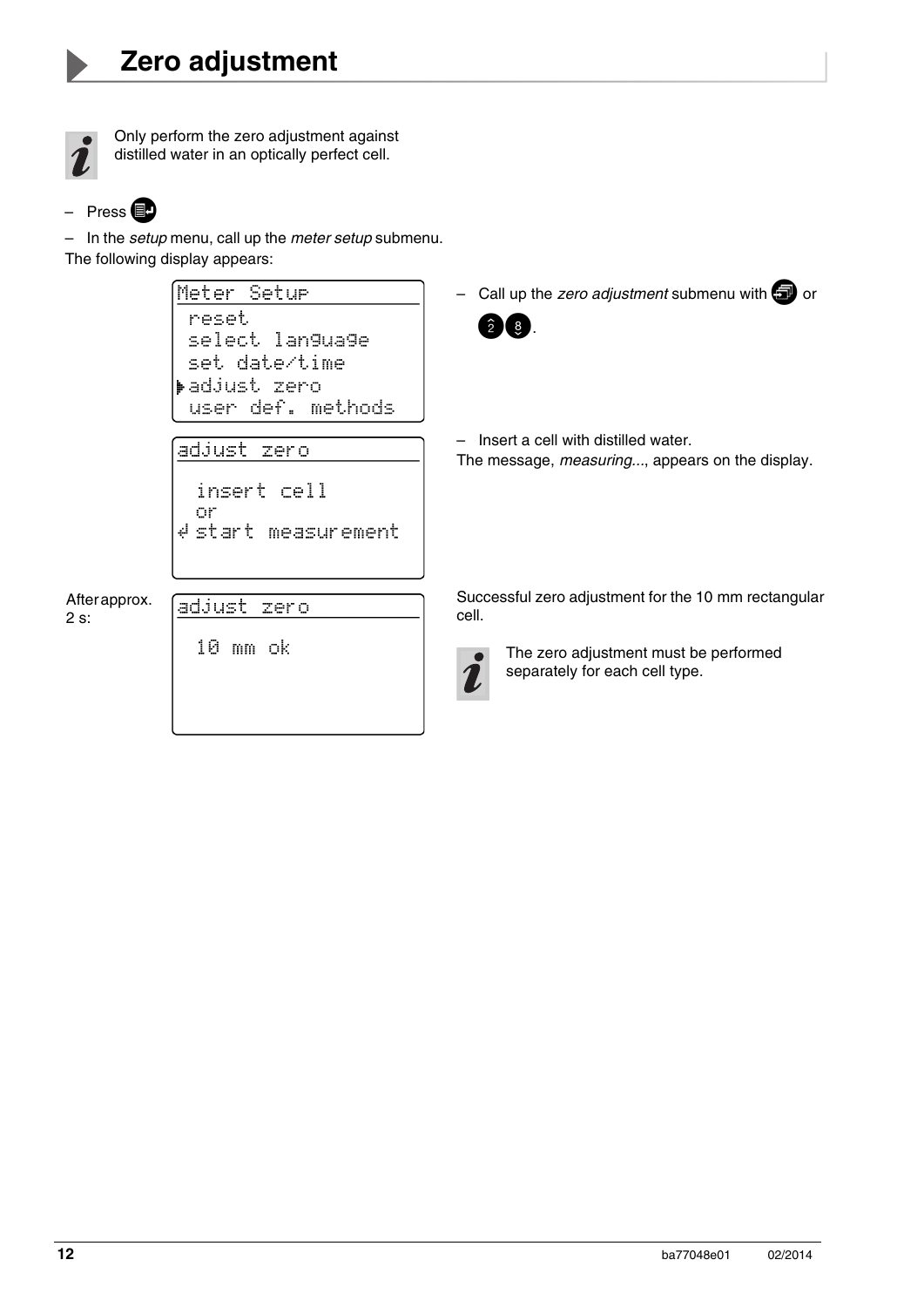- <span id="page-12-0"></span>– To switch on the photometer, open the cover.
- Press **图**
- In the *setup* menu, call up the *meter setup* submenu. The following display appears:

Meter Setu<del>r</del> return. **MAGA Functions** Correction Funct. adjust zero user def. methods

This chapter describes the following functions of the *meter setup* menu:

- *select language*
- *set date/time*

#### <span id="page-12-1"></span>**Selecting the language**

The following languages are stored in the photometer:

meter setur adjust zero

user def. methods

set date/time **Mselect language** 

select language

system info

return Deutsch ▶English Français Italiano

- Deutsch (German)
- **English**
- **•** Français (French)
- $\bullet$  Italiano (Italian)
- Português (Portuguese)
- Polski (Polish)
- Dansk (Danish)
- Svenska (Swedish)
- Español (Spanish)
- Nederlands (Dutch)
- **•** Indonesia (Indonesian)
- Ceština (Czech)
- Magyar (Hungarian)
- Russkij (Russian)
- Türkçe (Turkish)
- Brasil (Brasilian)

This is the order in which the available languages appear in the *select language* menu.

The languages are listed in the language of the respective country in the photometer.

When *Russkij* is selected as the language, the Cyrillic alphabet is used for the user guidance. Method designation and ID numbers are always displayed in Latin script. For output to the RS 232 C interface, Cyrillic characters are converted to Latin characters according to GOST.

– Call up the *select language* menu item.

|  |  | Select a language, e.g. Deutsch |  |  |
|--|--|---------------------------------|--|--|
|--|--|---------------------------------|--|--|

– Confirm with  $\blacksquare$ 

– Press the  $\Box$  key again:

Return to the *meter setup* submenu. The displays appear in German.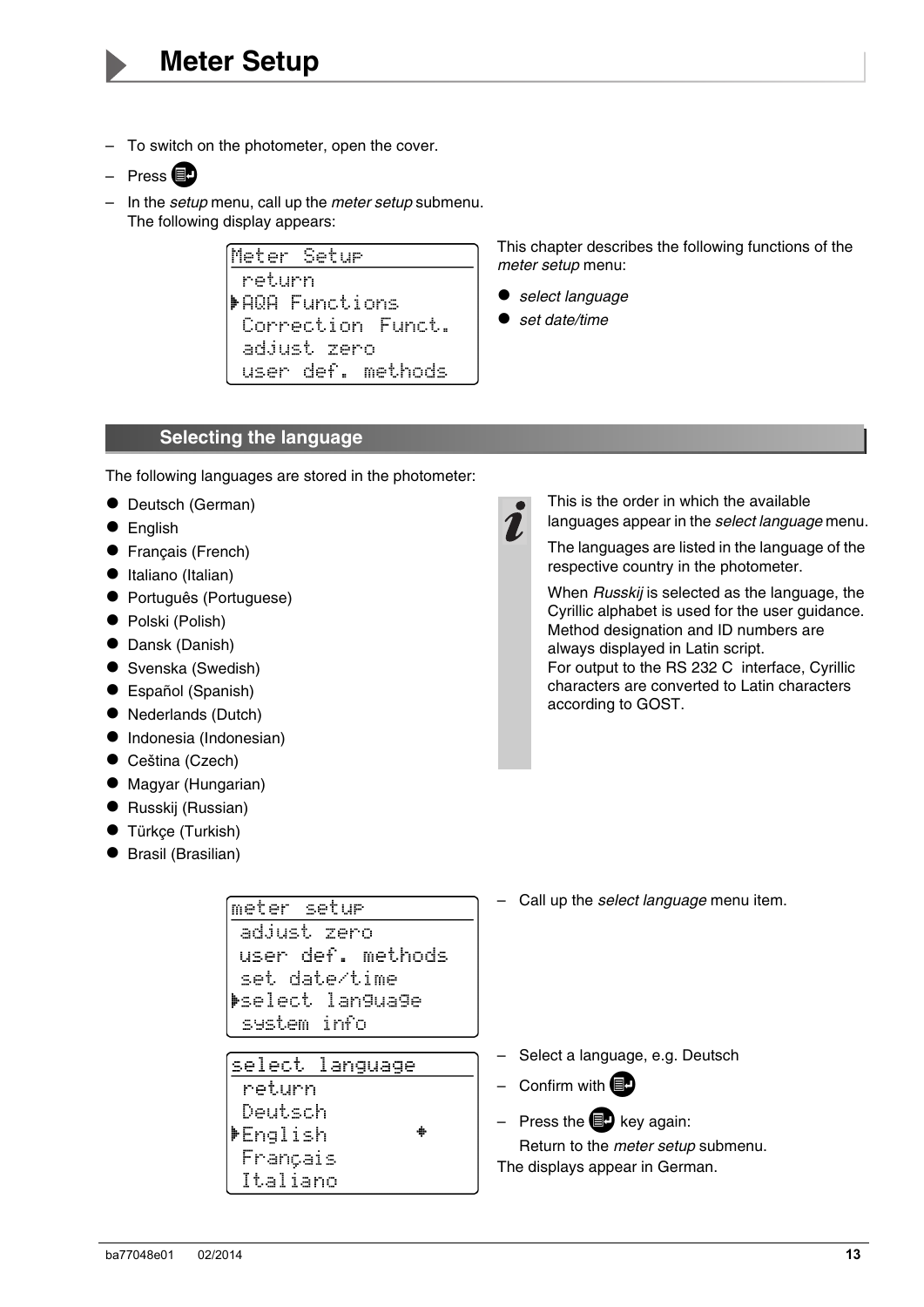#### <span id="page-13-0"></span>**Setting the date/time**

(meter setu<del>r</del> correction funct. adjust zero user def. methods set date/time select language

| (Date⁄Time     |                 |
|----------------|-----------------|
| Date           | <b>AN.01.98</b> |
|                | (ddmm,99)       |
| lTime          | 16:45           |
|                | $\verb thimm $  |
| ك ا<br>confirm |                 |

– Call up the *set date/time* menu item.

- Input the date via the numeric keypad
- Confirm with  $\blacksquare$
- Input the time via the numeric keypad
- Confirm with  $\blacksquare$ .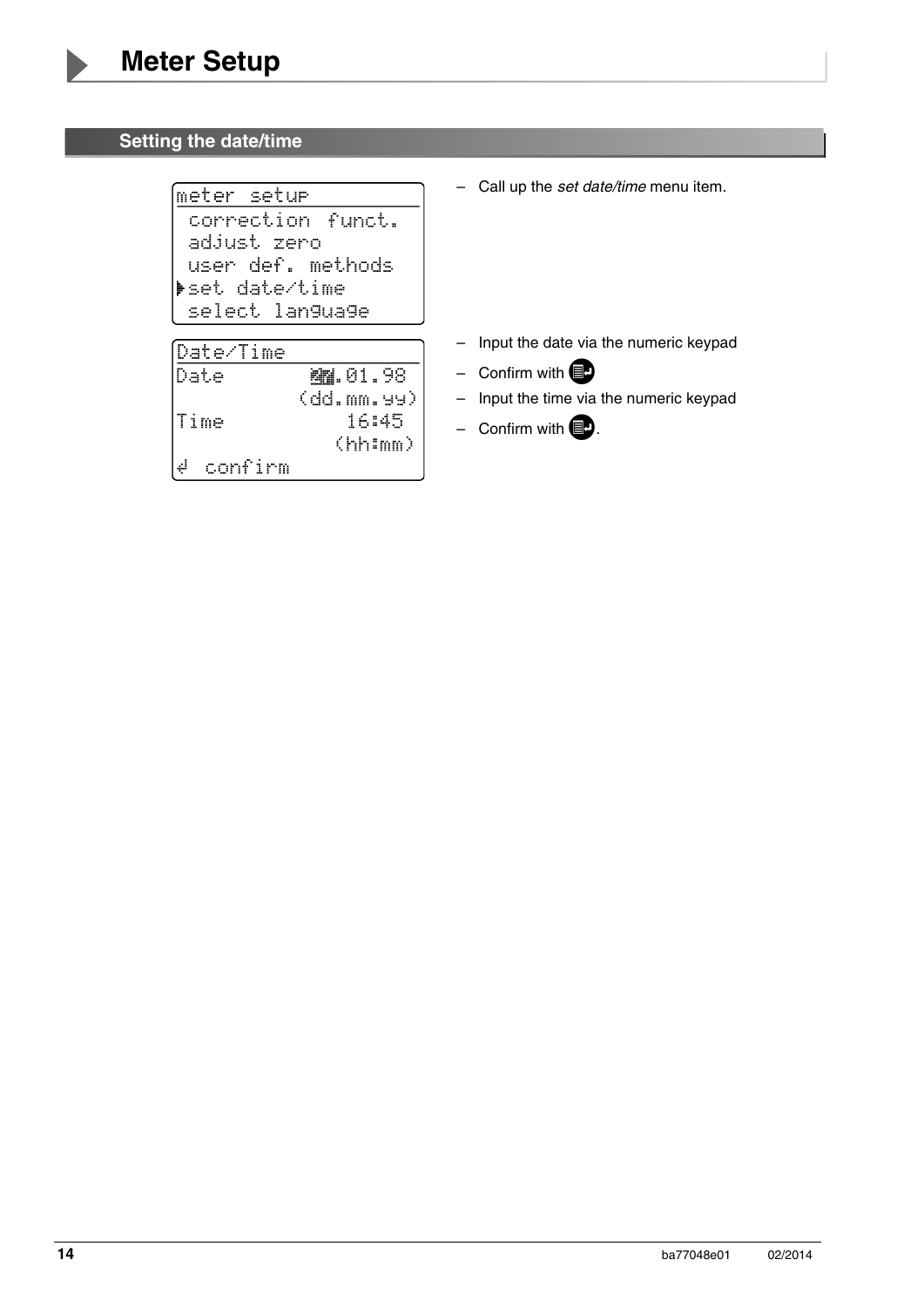

#### <span id="page-14-1"></span>**Maintenance - Changing the lamp**

<span id="page-14-3"></span><span id="page-14-0"></span>

- Switch off the photometer and disconnect it from the power line
- Carefully turn up the photometer and park it safely
- Screw off the lamp cover on the underside of the photometer



## **Let the lamp of the photometer cool down.**

- Pull out the plug  $\odot$
- Unscrew the screw  $(2)$
- Remove the lamp with its holder  $\alpha$  by pulling it gently upwards



#### **Do not touch the new light bulb of the photometer.**

- Insert a new preset lamp and screw it tight using the screw  $(2)$
- Connect the plug  $\overline{O}$  of the new lamp
- Screw the lamp cover on again
- Set up the photometer again and connect it to the power line
- Press and hold  $\blacksquare$
- Switch on the meter (open the cover) and after the
	- following display appears, release  $\blacksquare$ :





– Perform zero adjustment accord[ing to chapte](#page-10-1)r ZERO [ADJUST](#page-10-1)MENT.

#### <span id="page-14-2"></span>**Cleaning - Actions to take if a cell is broken**



**Do not rotate the photometer to pour out the liquid!**

The photometer has a draining mechanism under the cell shaft that, when operated correctly, prevents any liquid coming into contact with electronic components.

- Switch off the photometer (close the cover) and disconnect it from the line power
- Let the liquid drain off
- Carefully remove any pieces of glass, e.g. using tweezers
- Carefully clean the cell shaft with a damp, lint-free cloth
- Let the cell shaft dry

After it is dry, check the photometer:

– Perform a photometer monitoring (see section PHOTOMETER MONITORING (AQA1), in the FUNCTIONAL DESCRIPTION document [on CD-ROM]).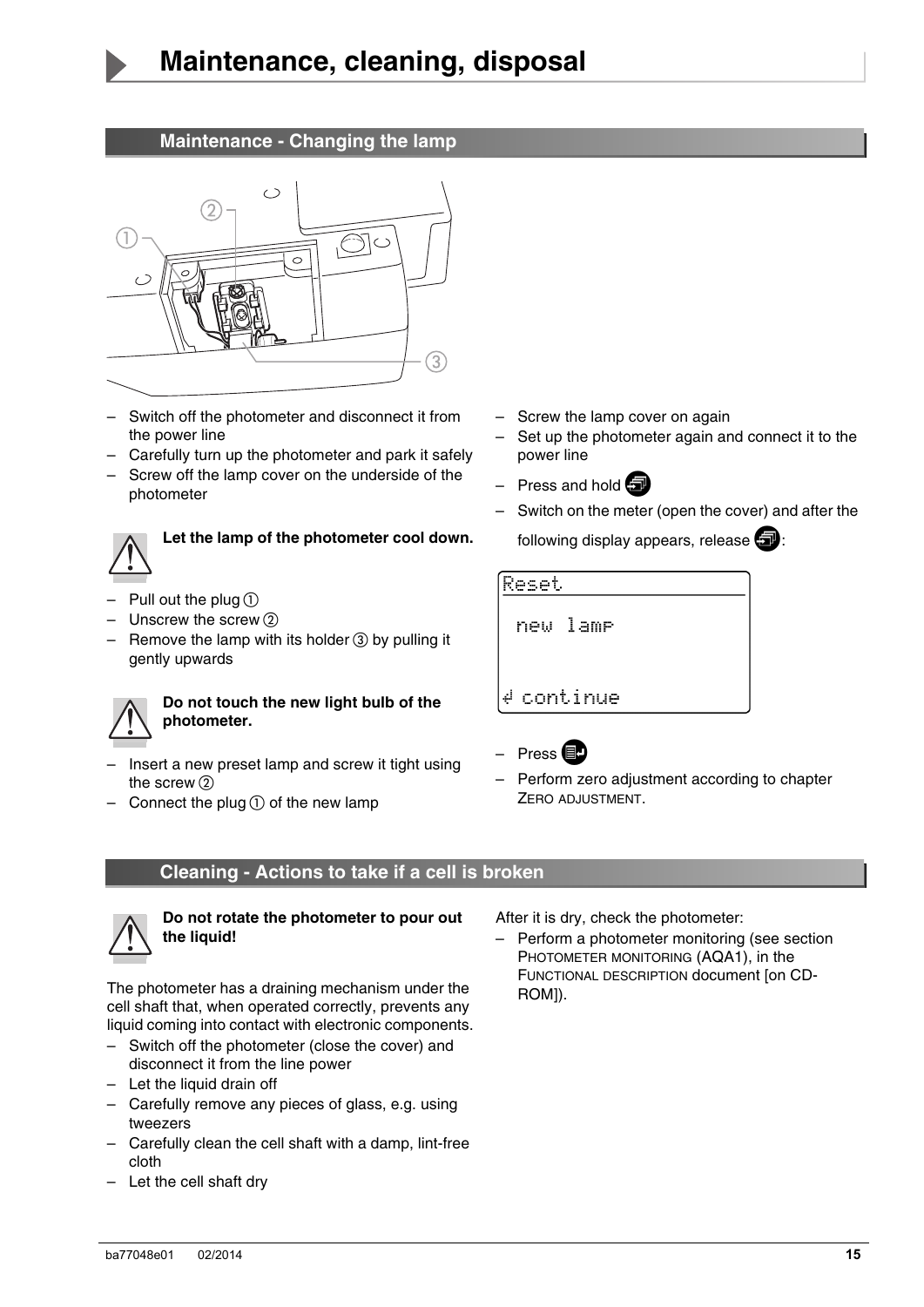

#### <span id="page-15-0"></span>**Disposal**

#### **Packing**

The measuring instrument is sent out in a protective transport packing.

We recommend: Keep the packing material in case you have to send the measuring instrument back for service. The original packing prevents the measuring instrument from being damaged during transport.

#### **Measuring instrument**

Dispose of the measuring instrument as electronic waste at an appropriate collection point. It is illegal to dispose of it in household refuse.

Within the European Union, the batteries are removed at a specialized treatment center at the instrument's end of life. The instruments are taken to one of those specialized treatment centers via the recycling system set up for this purpose.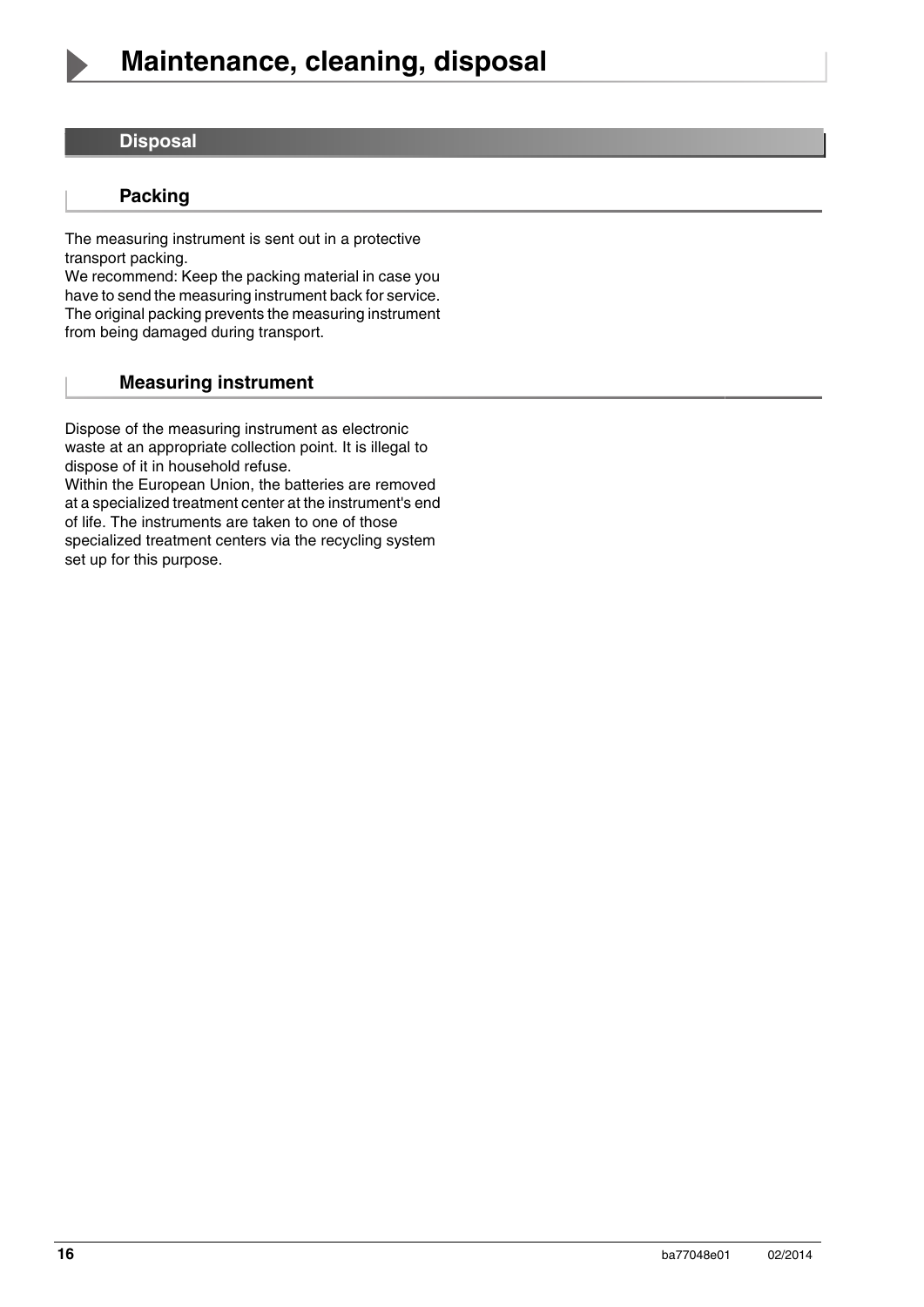$\blacktriangleright$ 

<span id="page-16-0"></span>

| The display remains blank<br>when switched on | Connect the photometer to the line power via the power pack.<br>In the case of battery operation: Battery empty, charging required (approx. 5h);<br>line operation is possible without restrictions during charging time.     |
|-----------------------------------------------|-------------------------------------------------------------------------------------------------------------------------------------------------------------------------------------------------------------------------------|
| appears                                       | Battery nearly empty. Charging required (see chapter COMMISSIONING).                                                                                                                                                          |
| Date/time is lost when<br>switched off        | The backup battery of the real time clock is empty and has to be replaced.<br>Send the photometer to the service department for this.                                                                                         |
| <b>Password forgotten</b>                     | Inform the service department.                                                                                                                                                                                                |
| Photometer does not react                     | The connected printer is off line. Switch on the printer or pull out the interface<br>cable.                                                                                                                                  |
| <b>Error messages:</b>                        |                                                                                                                                                                                                                               |
| remove cell                                   | The message remove cell appears on the display although no cell is inserted.<br>Clean the cell shaft with a damp, lint-free cloth.<br>If the error message still appears, return the photometer to the service<br>department. |
| lamp defective                                | Replace the lamp (see chapter MAINTENANCE, CLEANING, DISPOSAL).                                                                                                                                                               |
| no zero adjustment                            | No zero adjustment is stored in the meter for the cell. Perform zero adjustment<br>(see chapter ZERO ADJUSTMENT).                                                                                                             |
| cell error                                    | The rectangular cell is inserted incorrectly, or two cells are inserted. Insert the<br>cell correctly.                                                                                                                        |
| cell invalid                                  | A cell type that is not allowed for the selected method was selected, e. g. a round<br>cell for the reagent test.                                                                                                             |
| method invalid                                | No data is stored in the photometer for the selected method. Update method<br>data (see chapter UPDATING METHOD DATA, in the FUNCTIONAL DESCRIPTION<br>document [on CD-ROM]).                                                 |
| wrong method                                  | During a difference measurement, the method was changed between the first<br>and second measurement. During a difference measurement, the method<br>must remain identical.                                                    |
| E 0                                           | Hardware error: Send the photometer to the service department.                                                                                                                                                                |
| $E_1, E_2$ or $E_3$                           | Replace the lamp (see chapter MAINTENANCE, CLEANING, DISPOSAL). If the error<br>message remains, send the meter to the service department.                                                                                    |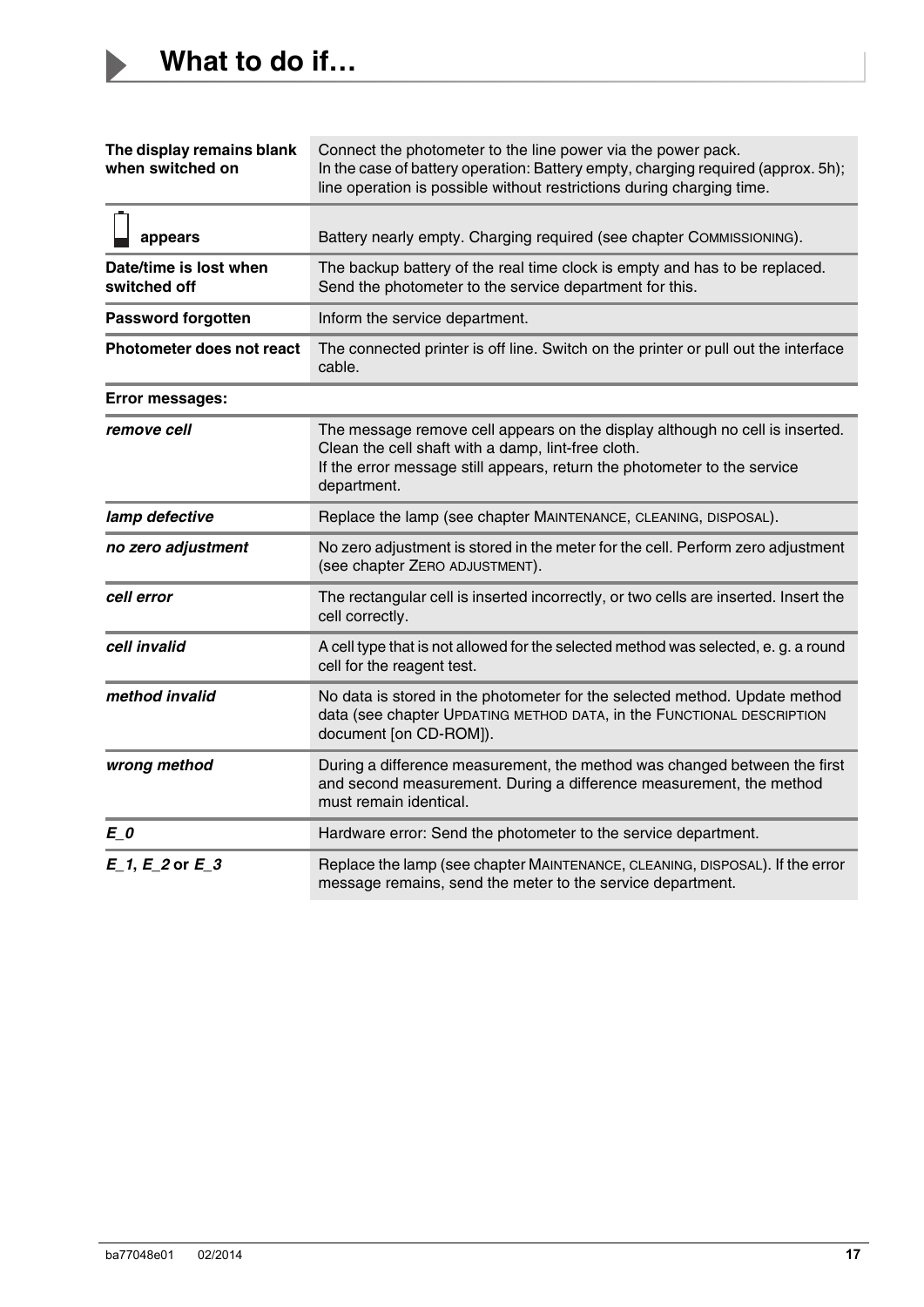